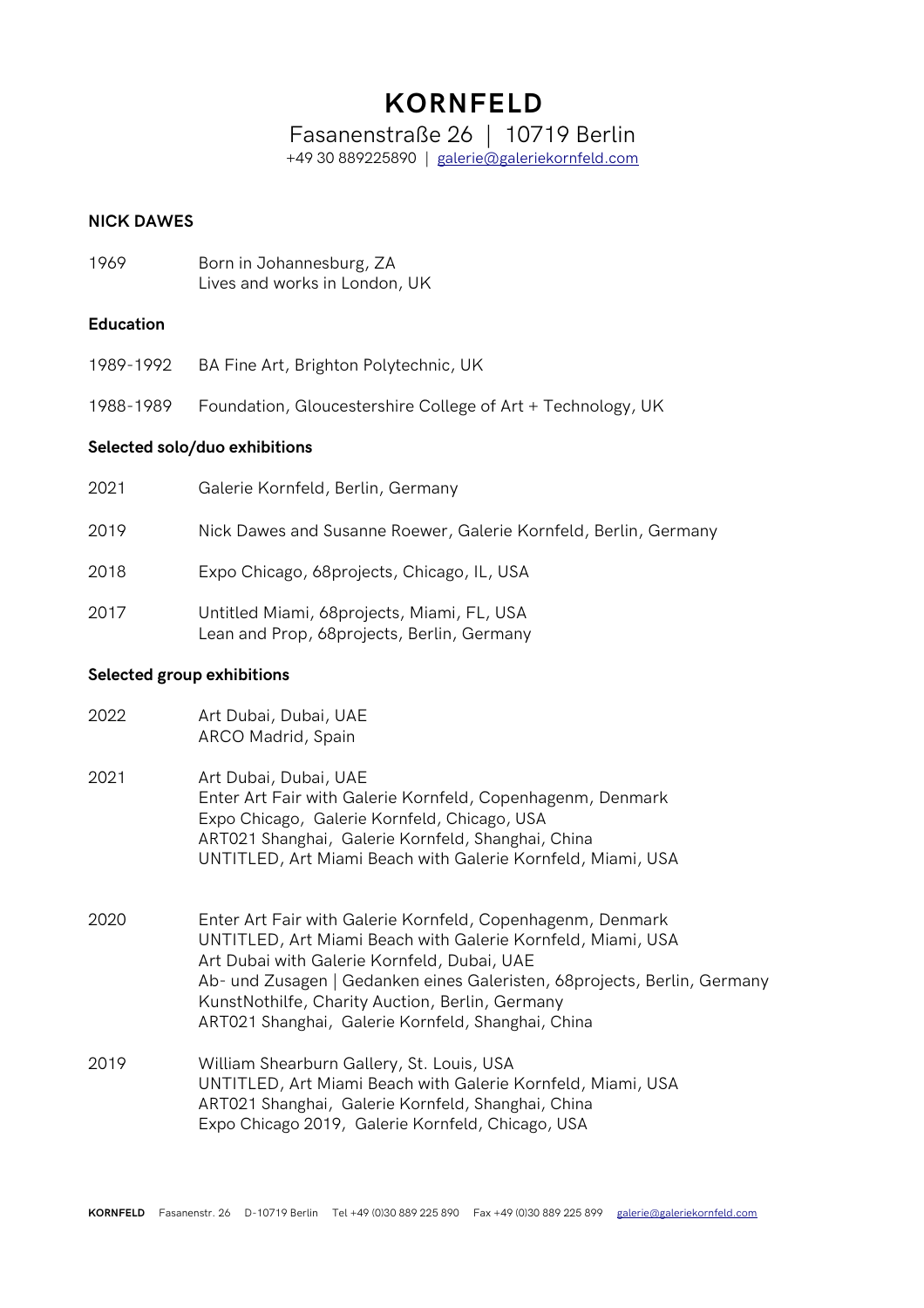# **KORNFELD**

Fasanenstraße 26 | 10719 Berlin

+49 30 889225890 | [galerie@galeriekornfeld.com](mailto:galerie@galeriekornfeld.com)

| 2017         | Strangelands, Collyer Bristow Gallery, London, UK                                                                                                                                              |
|--------------|------------------------------------------------------------------------------------------------------------------------------------------------------------------------------------------------|
| 2016         | Summer Mix, Turps Gallery, London, UK                                                                                                                                                          |
| 2015         | Undead Painters Flash Salon, Bond House Gallery, London, UK<br>No Format Gallery, London, UK                                                                                                   |
| 2014         | 3: 1, Husk Gallery, London, UK<br>Zero Tolerance, Lion & Lamb Gallery, London, UK                                                                                                              |
| 2013         | Modern Witchcraft, ASC gallery, London, UK<br>'IMG - TXT - MSG', Studio 1.1, London, UK<br>Transit, Studio 1.1, London, UK<br>Six Degrees of Separation, Wimbledon Space, London, UK           |
| 2011<br>2010 | Graceland, 4 Shakespeare Terrace, London, UK<br>Terminator, Camberwell Space, London, UK<br>Dawnbreakers, John Hansard Gallery, Southampton, UK                                                |
| 2007         | Dorian Gray, Vegas Gallery, London, UK<br>Peachy, Great Western Studios, London, UK<br>Eau Sauvage part II, Fieldgate Gallery, London, UK<br>Grotto, Studio 1.1, London, UK                    |
| 2006         | Graceland, 4 Shakespeare Terrace, London, UK                                                                                                                                                   |
| 2005<br>2004 | Yabadabadoo, Cell Project Space, London, UK<br>Ghostdriver, Paintworks, Bath Road, Bristol, UK<br>Cinderalla, 100 Clements Road, London, UK<br>Ready Steady Go, hree Colts Gallery, London, UK |
| 2003         | Godzilla, 2/10 Hertford Road, London, UK                                                                                                                                                       |
| 2002         | Guns and Roses, 86 Brick Lane, London, UK<br>Out of Place, Bury St Edmunds Art Gallery, Market Cross, Bury St Edmunds, UK<br>Lend us £100m, 21 Dingley Road, London, UK                        |
| 2001         | Godzilla, 2/10 Hertford Road, London, UK                                                                                                                                                       |
| 2000         | Cinch, 5 Newburgh Street, London, UK                                                                                                                                                           |
| 1998         | Duncan Cargill Gallery, London, UK<br>Jigsaw Art Program, London, UK<br>Covent Garden, UK, Manchester, UK, Tokyo, Japan                                                                        |